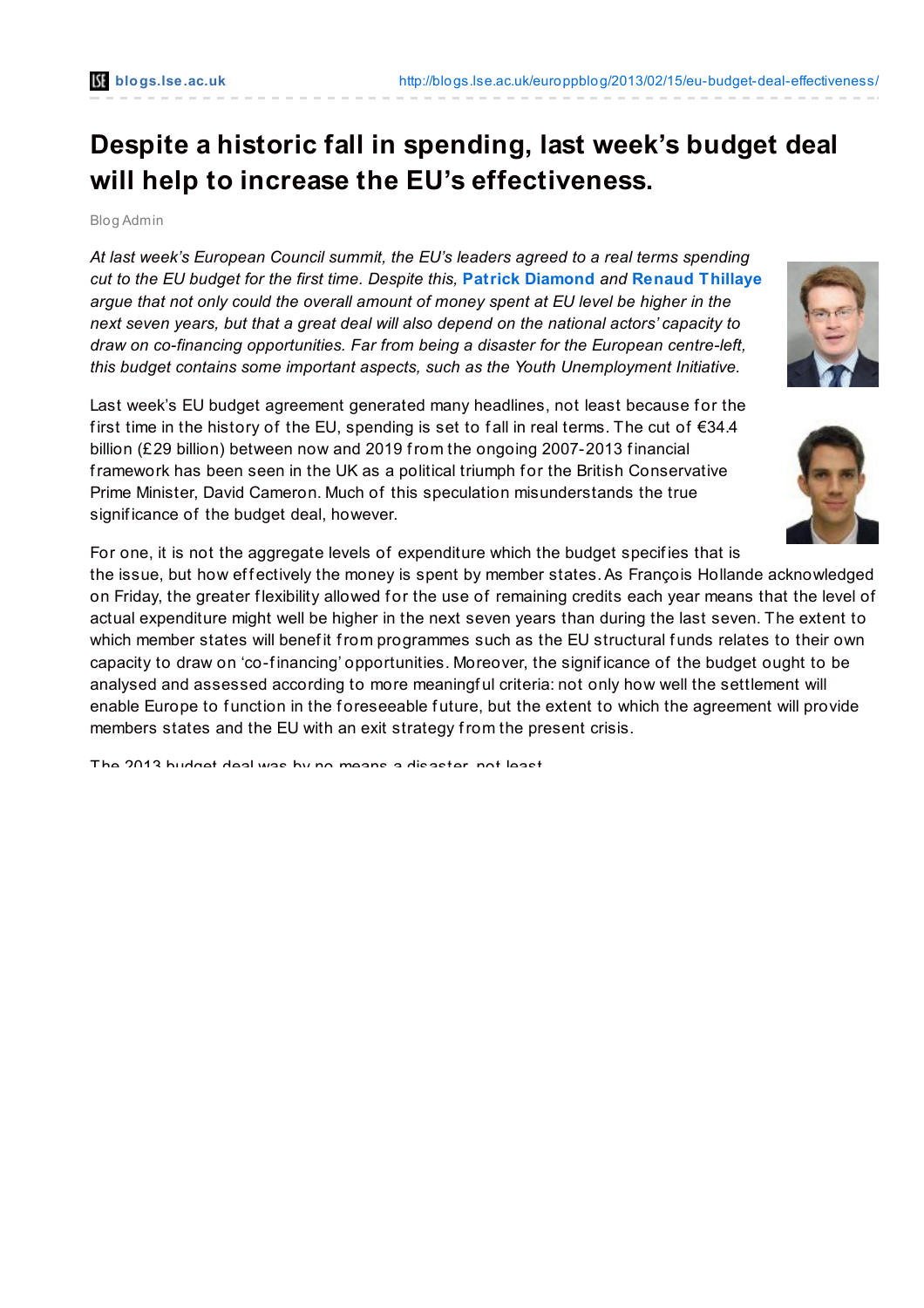The 2013 budget deal was by no means a disaster, not least by comparison with the 2007-13 framework. For those seriously committed to ref orm of the EU in order to stem the decline in public trust and to increase Europe's effectiveness, there are important initiatives. The f all in direct payments under the Common Agricultural Policy and the decision to direct more funds to poorer farmers in Central and Eastern Europe is particularly welcome, as is the commitment to environmental conditionality.

The budget agreement also strengthens the macroeconomic conditionality regime in the EU, restricting the f low of credit to those member states who are in an 'excessive def icit' or 'excessive imbalance' situations, and who are not abiding by their budgetary and ref orm commitments. This is a potentially powerf ul instrument to incentivise ref orm, although the punitive logic ought to be balanced by additional funding if governments perf orm well. This idea of 'convergence and competitiveness contracts' between the Commission and member states on a voluntary basis will be on the agenda for EU leaders meeting later this year.



Of course, the proposal initially tabled by the Commission was more radical in key respects, and it might have been preferable to follow the Commission's lead. For instance, the Connecting

SA)

Europe Facility to strength the EU's transport, broadband and energy networks was initially budgeted with €40 billion, a f igure brought down to €29 billion. This still represents a double-digit increase from 2007-2013, but the roll-out of f ast broadband takes the biggest hit (down from €9 to €1 billion).

The fundamental question raised by the budget settlement is how far it underpins the Europe 2020 Strategy and in so doing, offers a tenable exit strategy for Europe out of the 2008-09 crisis. The 2020 Strategy ought not to be too easily dismissed.Although it was agreed by a group of mainly centre-right governments, it is strikingly social and environment-friendly, and providing an important statement of ref orming intent. Narratives and the language of ref orm matter in enabling politicians to frame initiatives that will be more readily accepted by voters. Europe needs a story line which sets out a long term trajectory of ref orm.

The 2020 objectives are demanding: 3 per cent of GDP must be invested in research and innovation. There must 20 per cent less energy consumption, 20 per cent lower greenhouse gas emissions, and the share of renewable energies must reach 20 per cent. 75 per cent of 20 to 64 year olds must be in employment. 40 per cent of 30 to 34 year olds must have completed tertiary education.And there must be 20 million fewer EU citizens living in poverty and social exclusion.

Analysing the impact of last week's budget deal against these targets is difficult, as the alignment between the budget's commitments and the 2020 objectives is neither clear nor transparent. The good news is that the research and innovation budget will increase from €55 to 71 billion in the next seven years (although the Commission tabled €80 billion), providing a much needed boost to European competitiveness. The decision to slash the Globalisation Adjustment Fund, in contrast, sends mixed signals about European solidarity in achieving the employment targets set out in the Europe 2020 strategy.

However, an important development is the allocation of €6 billion to a Youth Unemployment Initiative. This was a longstanding claim of the centre-left, who recently succeeded in passing a resolution in the European Parliament urging member states to put 'youth guarantees' in place.Again, a lot will depend on how far national governments seize the opportunities created by this budget agreement, aligning their spending priorities with those of the EU. In this regard, the Commission has been correct to identify 'modernising public administration' as a key priority in the last two Annual Growth Surveys.